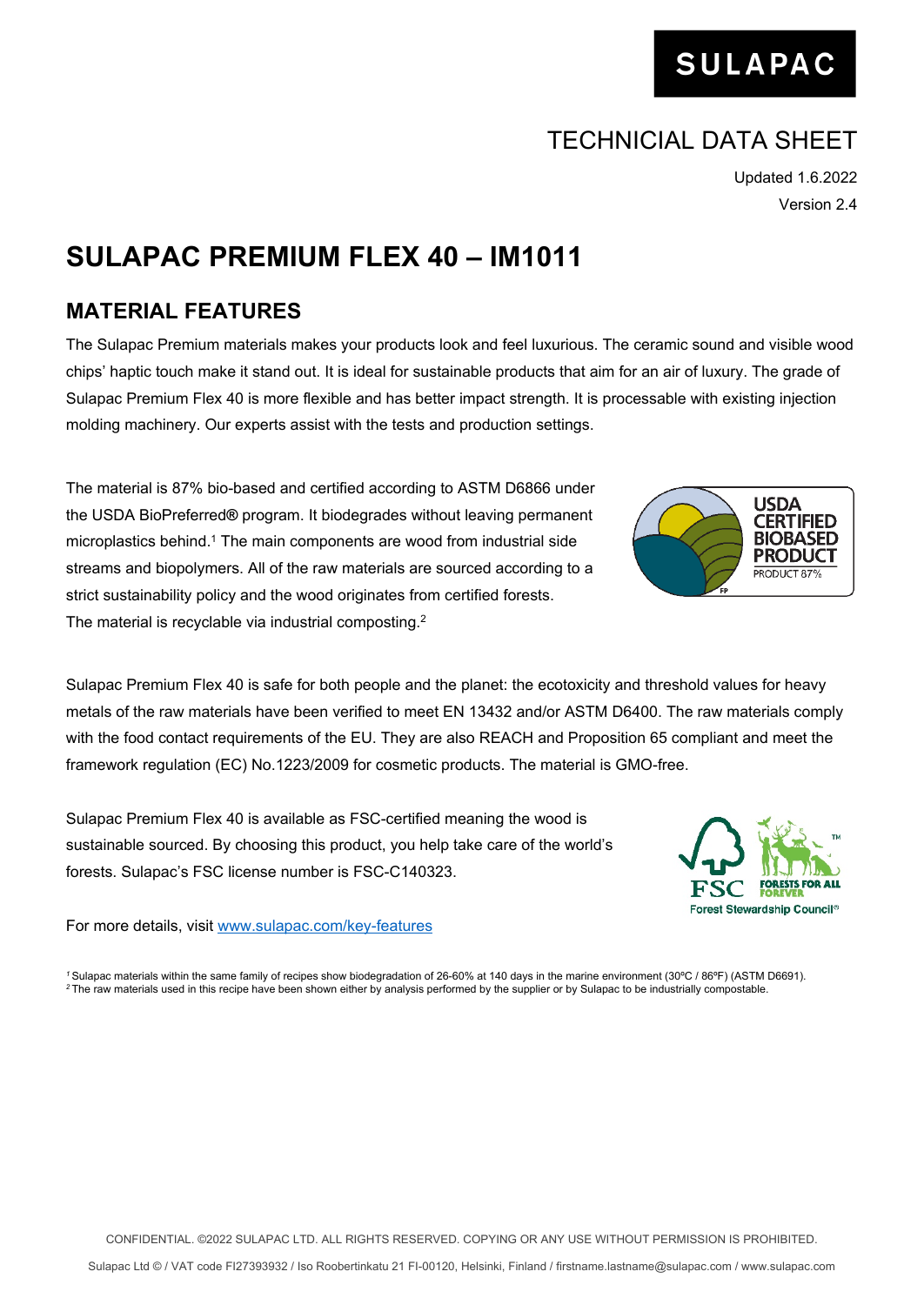| <b>MECHANICAL PROPERTIES</b>                    |                                |                   |  |  |  |
|-------------------------------------------------|--------------------------------|-------------------|--|--|--|
| <b>MATERIAL</b>                                 | <b>SULAPAC PREMIUM FLEX 40</b> | POLYPROPYLENE     |  |  |  |
| <b>TENSILE PROPERTIES (ISO 527-1)</b>           |                                |                   |  |  |  |
| Tensile strength (MPa)                          | 38                             | 20                |  |  |  |
| Tensile modulus (GPa)                           | 4.3                            | 1.20              |  |  |  |
| Tensile strain (%)                              | 1.4                            | 100-600 (typical) |  |  |  |
| <b>FLEXURAL PROPERTIES (ISO 178)</b>            |                                |                   |  |  |  |
| Flexural strength (MPa)                         | 70                             | 25                |  |  |  |
| Flexural modulus (GPa)                          | 4.6                            | 1.25              |  |  |  |
| Flexural strain (%)                             | 2.2                            |                   |  |  |  |
| <b>IMPACT PROPERTIES (Unnotched, ISO 179-1)</b> |                                |                   |  |  |  |
| Charpy impact strength $(kJ/m2)$                | 8                              | 165               |  |  |  |
| RHEOLOGICAL PROPERTIES (ISO 1133)               |                                |                   |  |  |  |
| MFI (190°C/2.16 kg)                             | $n.a*$                         | 5-35 (typical)    |  |  |  |

*\*Not possible to measure due to large wood particles.*

## **PROCESSING INSTRUCTIONS FOR INJECTION MOLDING**

### **MOISTURE AND DRYING**

#### **INSTRUCTIONS**

- Before processing, the granules should be dried using a dehumidifying or vacuum dryer.
- If a dehumidifying dryer is used, the granules should be dried for at least 4 hours at 100°C.
- If a vacuum drying system is used, the granules should be first dried for at least 20 minutes at 100°C and then kept in the vacuum for at least 40 minutes.
- Avoid exposing the material to ambient conditions after drying.
- Moisture content can lead to hydrolysis.
- Dried granules should be mixed with the color masterbatch after the granules have cooled down to avoid the agglomeration of color masterbatch granules.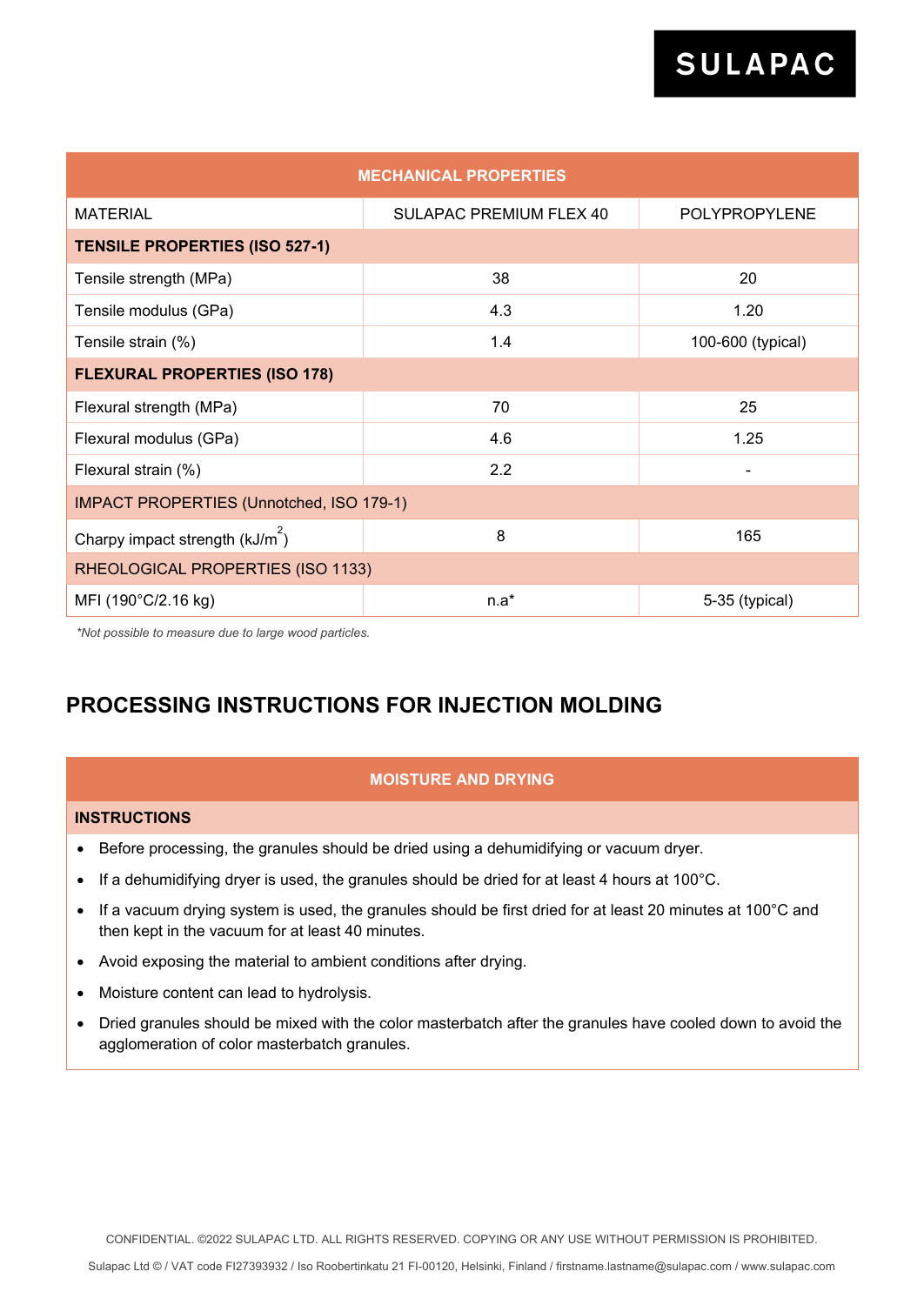| <b>PROCESSING CONDITIONS</b>           |                       |                                                                                             |  |  |  |
|----------------------------------------|-----------------------|---------------------------------------------------------------------------------------------|--|--|--|
|                                        | <b>TEMPERATURE</b>    | <b>GENERAL INSTRUCTIONS</b>                                                                 |  |  |  |
| Throat                                 | $40-60^{\circ}$ C     | Typical settings may require optimization.                                                  |  |  |  |
| Feed zone                              | 160-170°C             | Both cold and hot runner systems are suitable for<br>this material.                         |  |  |  |
| Compression zone                       | 170-185°C             |                                                                                             |  |  |  |
| Homogenizing zone                      | 175-190°C             | Valve gate systems can be used.                                                             |  |  |  |
| Machine nozzle                         | $175 - 190^{\circ}$ C | Avoid using temperatures above 200°C to reduce<br>the risk of wood and polymer degradation. |  |  |  |
| Back pressure                          | $5-10$ bar            | The dwell time of the material inside the machine                                           |  |  |  |
| Screw Speed, max                       | $< 0.25$ m/s          | shall be reduced to a minimum to lower the risk of<br>thermal degradation.                  |  |  |  |
| Hot runner nozzle and bushing          | 180-200°C             |                                                                                             |  |  |  |
| Tooling temperature $T_{\text{model}}$ | $20-40^{\circ}$ C     |                                                                                             |  |  |  |

| <b>PURGING INSTRUCTIONS</b>                                                                                                                                                                                                   |                                                                                                                                                                                                                                                                                                        |                                                                                                                                                                                               |  |  |  |
|-------------------------------------------------------------------------------------------------------------------------------------------------------------------------------------------------------------------------------|--------------------------------------------------------------------------------------------------------------------------------------------------------------------------------------------------------------------------------------------------------------------------------------------------------|-----------------------------------------------------------------------------------------------------------------------------------------------------------------------------------------------|--|--|--|
| <b>BEFORE PRODUCTION</b>                                                                                                                                                                                                      | <b>DURING PRODUCTION</b>                                                                                                                                                                                                                                                                               | <b>AFTER PRODUCTION</b>                                                                                                                                                                       |  |  |  |
| Purge the plasticization unit<br>and the hot runner with PE (or<br>PP).                                                                                                                                                       | • The material has a tendency to<br>degrade and therefore needs a<br>constant melt flow.                                                                                                                                                                                                               | Purge the plasticization<br>$\bullet$<br>unit and the hot runner with<br>PE (or PP).                                                                                                          |  |  |  |
| To purge the plasticization unit<br>and hot runner from residual<br>PE (or PP) or previous<br>production recipes, at least 10<br>cycles should be produced<br>from Sulapac material before<br>starting the actual production. | The condition of the mold should be<br>regularly monitored and, if necessary,<br>the mold should be cleaned using e.g.<br>a glass fiber brush or mold cleaning<br>agents.<br>If an extensive amount of burned<br>material starts to appear in the<br>products, try lowering processing<br>temperature. | Clean up the mold after<br>$\bullet$<br>production. The<br>temperature of the mold is<br>recommended to be<br>elevated to 70°C.<br>Generally used mold<br>cleaning agents can be<br>utilized. |  |  |  |

CONFIDENTIAL. ©2022 SULAPAC LTD. ALL RIGHTS RESERVED. COPYING OR ANY USE WITHOUT PERMISSION IS PROHIBITED.